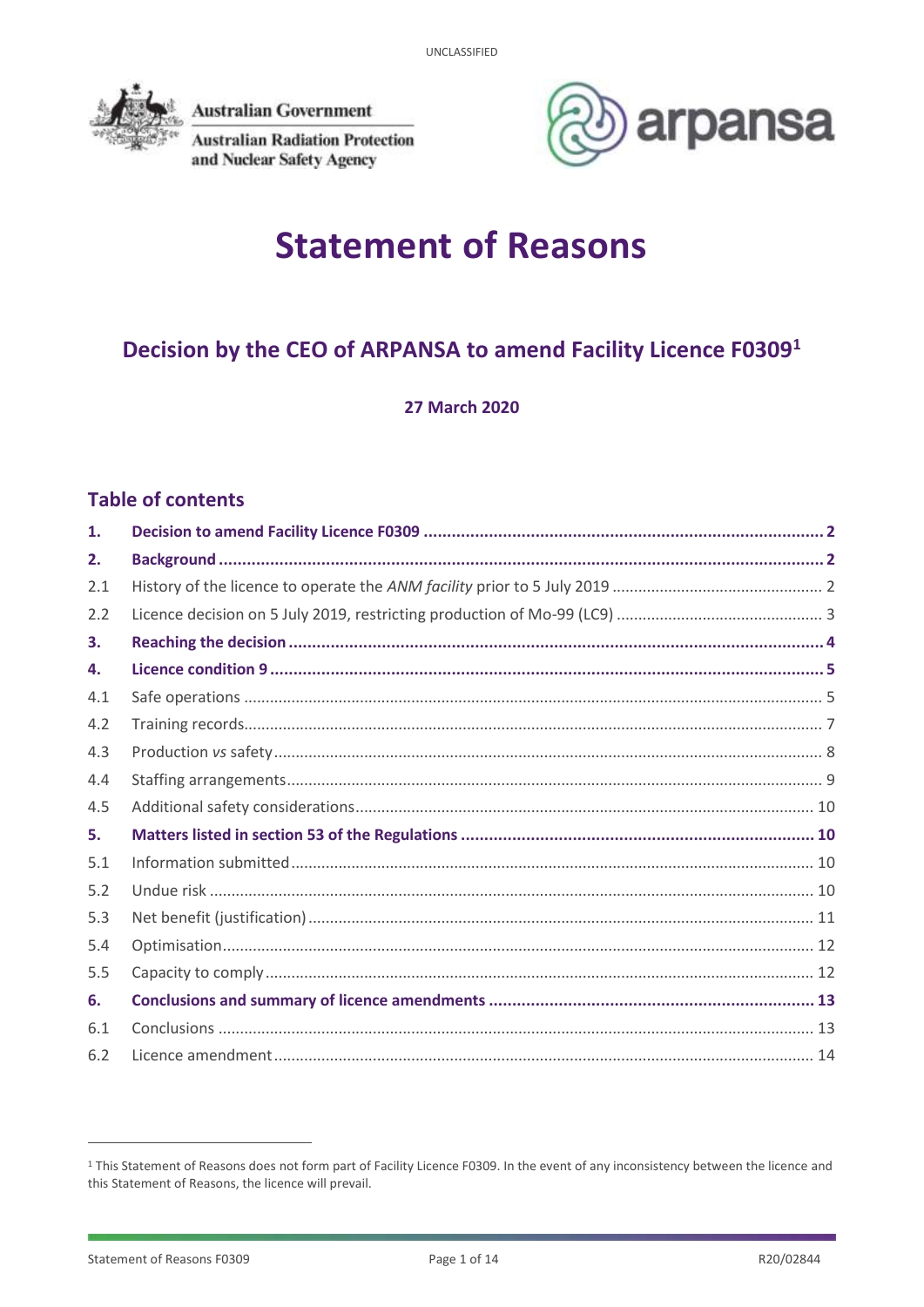# <span id="page-1-0"></span>**1. Decision to amend Facility Licence F0309**

On 27 March 2020, under section 36(2) of the *Australian Radiation Protection and Nuclear Safety Act 1998*<sup>2</sup> (the Act), I decided to remove licence condition 9 from Facility Licence F0309, issued to the Australian Nuclear Science and Technology Organisation (ANSTO). The condition restricted production of molybdenum-99 (Mo-99) in the ANSTO Nuclear Medicine Facility (the *ANM facility*). A new licence condition was imposed placing certain notification and information gathering requirements on the licence holder during the time the *ANM facility* transitions to unrestricted production.

# <span id="page-1-1"></span>**2. Background**

# <span id="page-1-2"></span>**2.1 History of the licence to operate the** *ANM facility* **prior to 5 July 2019**

I issued Facility Licence F0309 on 12 April 2018 authorising ANSTO to operate the *ANM facility* for the purpose of 'hot' commissioning of the facility. Routine operations for supplying nuclear medicine to the Australian and international markets would not be authorised until certain conditions had been met as specified in licence condition 8 (LC8) of  $F0309^3$ .

Nearly a year later on 20 March 2019 ANSTO submitted an urgent request under section 63 of the Australian Radiation Protection and Nuclear Safety Regulations 2018<sup>4</sup> (the Regulations) to carry out 30 production runs over a six-week period in the *ANM facility*. The urgency was caused by failing hydrogen convertors in the existing Mo-99 production facility in Building 54 and the imminent risk of disruptions in Mo-99 production and availability of nuclear medicine to clinics in Australia and overseas. ARPANSA handled the request with priority.

On 2 April 2019 I amended the licence authorising 30 production runs in the *ANM facility* subject to prior notification to ARPANSA on staffing arrangements on a weekly basis and fortnightly reports on operational experience. The average weekly production in the *ANM facility* and Building 54 combined was capped to allow safe transitioning of staff with experience of Mo-99 production from Building 54 to the new *ANM facility* <sup>5</sup> . ANSTO commenced production in the *ANM facility* on the day the licence was issued and, in fact, Building 54 has not been used for Mo-99 production since 30 June 2019.

Before the urgent request for a limited number of production runs was submitted, ANSTO had already requested removal of LC8 on 12 March 2019. Based on the review and assessment carried out by ARPANSA's regulatory officers and myself, I reached the over-arching conclusion (with explanation of my clarification in square brackets):

*"Regarding systems, structures, components, equipment and processes of the ANM Facility; ARPANSA's review of actions taken to comply with LC8 has demonstrated improvements through implementation of actions in response to LC8, has not revealed new areas of concern, and has not materially challenged the conclusions from my decision of 12 April 2018. Despite the reservations stated above* [referring to safety culture and waste management; elaborated further in my Statement of Reasons on 24 May 2019] *and in my opinion, ANSTO has provided reasonable assurance that routine operations can be carried out safely."*

**.** 

<sup>2</sup> <https://www.legislation.gov.au/Series/C2004A00383>

<sup>3</sup> <https://www.arpansa.gov.au/news/arpansa-issues-licence-operate-anstos-mo-99-facility>

<sup>4</sup> <https://www.legislation.gov.au/Details/F2018L01694>

<sup>5</sup> <https://www.arpansa.gov.au/news/arpansa-authorises-limited-production-molybdenum-99-anm-facility>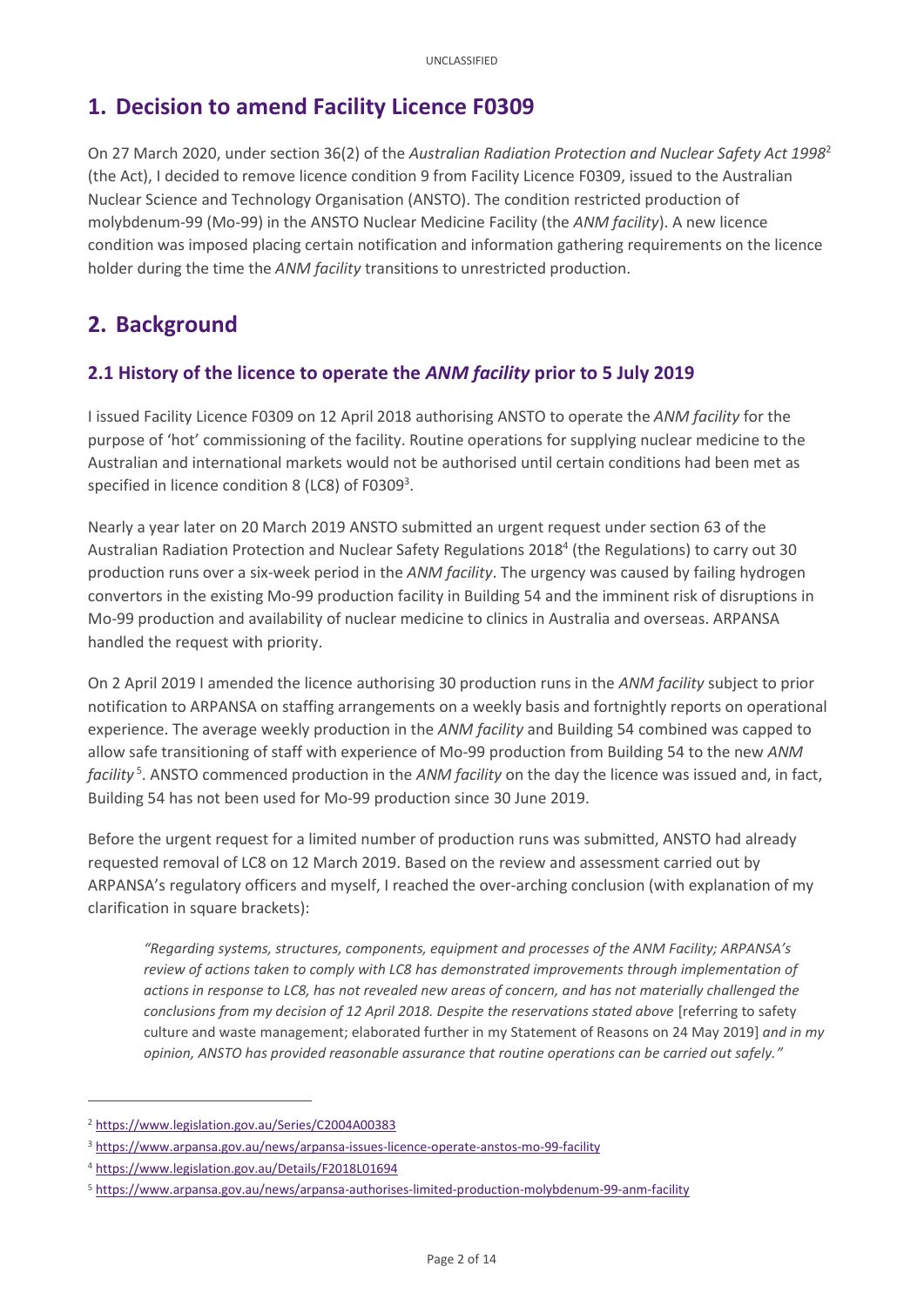On 24 May 2019 I removed LC8 and thereby the limitation on the number of production runs<sup>6</sup>. The capping of the average weekly production remained in place to allow safe tandem operations while Building 54 remained operational, at least technically, until 30 June 2019.

### <span id="page-2-0"></span>**2.2 Licence decision on 5 July 2019, restricting production of Mo-99 (LC9)**

Despite the "*reasonable assurance that routine operations can be carried out safely*" referred to above, an event took place on 21 June 2019 when the hands of three workers were contaminated with two of the workers exposed above the annual dose limit for extremity/skin exposure. ANSTO immediately stopped production and committed to resume production only on ARPANSA's approval.

On 3 July 2019 ANSTO sought approval to resume operations on 6 July 2019. ARPANSA made observations on site and interviewed representatives of operating staff and management; reviewed ANSTO's analysis of factors contributing to the event; the revised risk assessment; revised procedures; and the plan for return to operations. Authorisation to resume operations was granted on 5 July 2019<sup>7</sup>.

ARPANSA considered ANSTO's analysis of the immediate cause and progression of the event as credible, i.e. that ANSTO had demonstrated good understanding of **what** had happened which assisted ANSTO in implementing measures to prevent recurrence. However, in my decision of 5 July I stated, *inter alia*:

*ANSTO's analysis of why the event occurred is revealing and points to sub-optimal management of organisational and human factors. While the honesty of the investigation report must be commended, the content is highly concerning. My concern stems from, inter alia, the following observations:*

- *the actual content of the investigation report, in particular the human factor contribution as demonstrated, for example, in the analysis captured in the Ishikawa diagram; this correlates with preliminary findings made by ARPANSA's officers*
- *what appears to be lack of awareness of the hazards associated with production and handling of highactivity Mo-99 products despite the serious contamination event with long-term health consequences that took place at ANSTO Health in August 2017*

*ANSTO's own investigation report and the observations made by ARPANSA over the past few years demonstrate that management of safety associated with ANSTO's nuclear medicine production falls short of expectations. ANSTO's Management, from the executive level down, must demonstrate leadership and lead by example in order to rectify these shortcomings.*

In the light of the findings after the accident, I considered it necessary for ANSTO to make significant efforts to further strengthen the safety of nuclear medicine production in the *ANM facility*. However, I also considered that restricted production could be carried out safely under the new arrangements implemented by ANSTO. Therefore, I capped production at a level that could satisfy the Australian market while freeing up resources, for example, for staff to be trained and knowledgeable in nuclear medicine production and for addressing and rectifying the safety issues. An amended licence was issued which imposed a new licence condition (LC9):

*Licence condition 9: Production must be capped at the level necessary to satisfy the demand of the Australian market until such time ANSTO has provided, to the satisfaction of the CEO of ARPANSA:*

<u>.</u>

<sup>6</sup><https://www.arpansa.gov.au/news/arpansa-authorises-ansto-commence-routine-production-molybdenum-99-anm-facility>

<sup>7</sup> https://www.arpansa.gov.au/news/ceo-arpansa-restricts-production-ansto-nuclear-medicine-facility-after-accident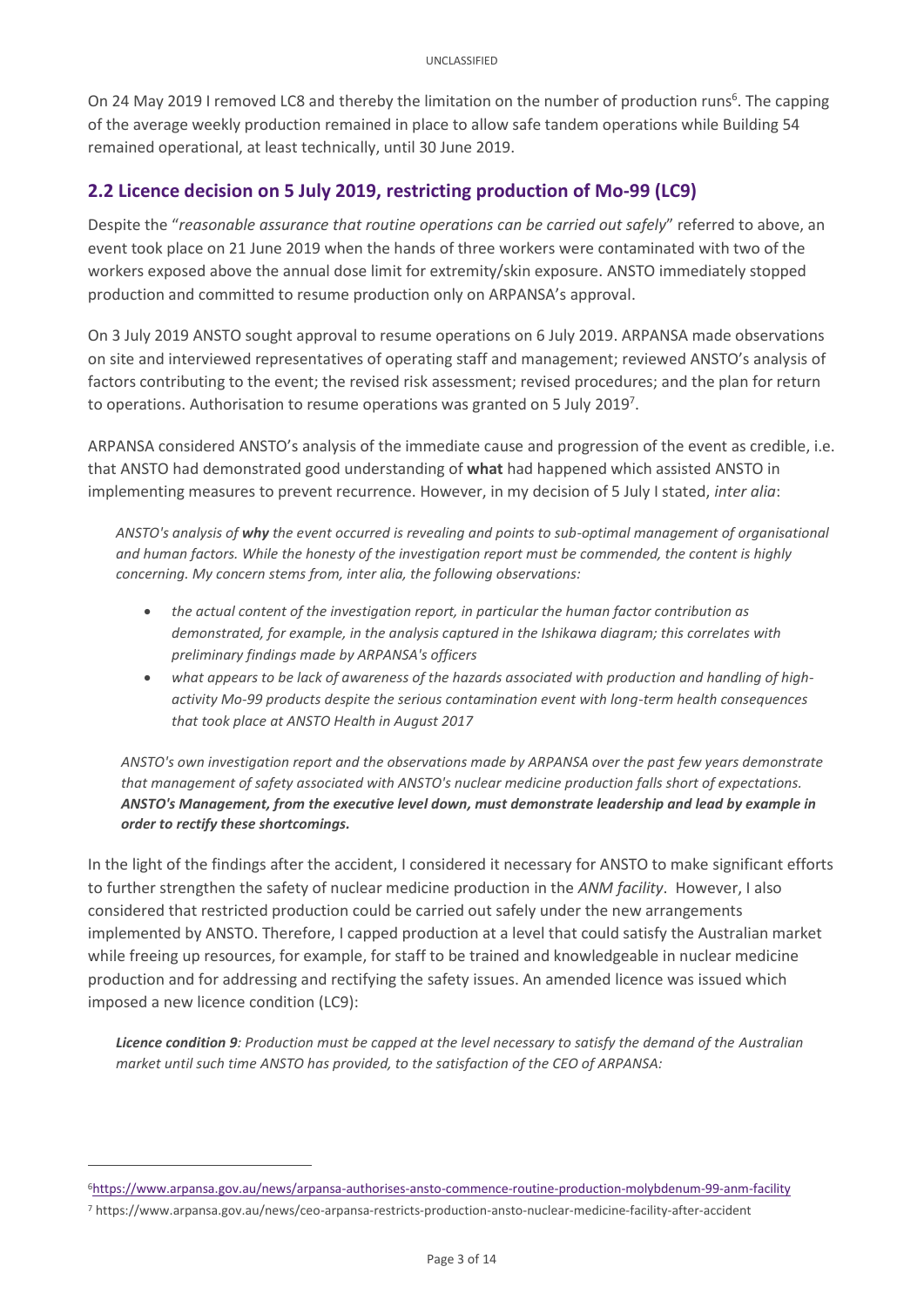- *evidence of safe operations under the authorisation granted in this decision, presented in fortnightly reports to ARPANSA that must be submitted no later than five working days after the end of the preceding two-week period, in a form agreed by the CEO of ARPANSA*
- *satisfactory training records of managers and operating staff, including in the production process, hazard awareness, safe management of events, and management of safety of time-critical operations; these records must include an evaluation of the effectiveness of training*
- *evidence of instructions and training delivered to and attended by relevant managers on the appropriate management of conflicting production and safety imperatives*
- *satisfactory staffing levels and staff roster arrangements*
- *rectification of safety significant issues that may come to light during ARPANSA's investigation into possible systemic issues contributing to the contamination event on 21 June 2019, including but not limited to organisational and human factors.*

With regard to the contamination event on 17 September 2019 ANSTO was found in breach of section 30(2) of the Act for failing to comply with sections 58 and 79 of the Regulations. The event was reported to the  $INES<sup>8</sup>$  database as a level 2 event ('incident').

# <span id="page-3-0"></span>**3. Reaching the decision**

On 28 November 2019 ANSTO requested the removal of LC9 to allow ANSTO '*to commence ANM routine operations in an unrestricted capacity'*.

This Statement of Reasons documents the reasoning underpinning my licence decision in regard to this request. Most importantly, it considers whether ANSTO's actions since 21 June 2019 provide reasonable assurance that production can be safely increased from the capped production level imposed on 5 July 2019 (two production runs per week).

The evidence and documentation underpinning my decision include:

- the documentation submitted by ANSTO
- $\bullet$  the assessment performed by ARPANSA officers<sup>9</sup> as documented in the Regulatory Assessment Report provided to me
- my earlier decisions in relation to ANSTO's applications for a licence to **prepare a site** for, to **construct** and to **operate** the *ANM Facility*<sup>10</sup>
- matters specified in the Regulations that I must take into account in deciding whether to issue a facility licence and that remain relevant for this decision
- international best practice and other information available to me.

The Nuclear Safety Committee<sup>11</sup> and the Radiation Health and Safety Advisory Council<sup>12</sup> have taken active interest in these matters. The deliberations of these advisory bodies have informed my decision; however, neither was requested to provide formal advice.

**.** 

<sup>8</sup> Reported 9 July 2019, updated 6 August 2019[. https://www.iaea.org/resources/databases/international-nuclear-and-radiological](https://www.iaea.org/resources/databases/international-nuclear-and-radiological-event-scale)[event-scale](https://www.iaea.org/resources/databases/international-nuclear-and-radiological-event-scale)

<sup>9</sup> Mr James Scott, Dr Samir Sarkar, Mr Robert Godfrey, Mr John Ward and Mr Andrew Wulf contributed to the review and assessment. Mr Martin Reynolds, General Counsel, and Mr John Templeton, Legal Officer, reviewed the Statement of Reasons and the licence.

<sup>10</sup> <https://www.arpansa.gov.au/search/ANM%20Facility>

<sup>11</sup> [https://www.arpansa.gov.au/about-us/advisory-council-and-committees/nuclear-safety-committee.](https://www.arpansa.gov.au/about-us/advisory-council-and-committees/nuclear-safety-committee) 

<sup>12</sup> <https://www.arpansa.gov.au/about-us/advisory-council-and-committees/radiation-health-and-safety-advisory-council>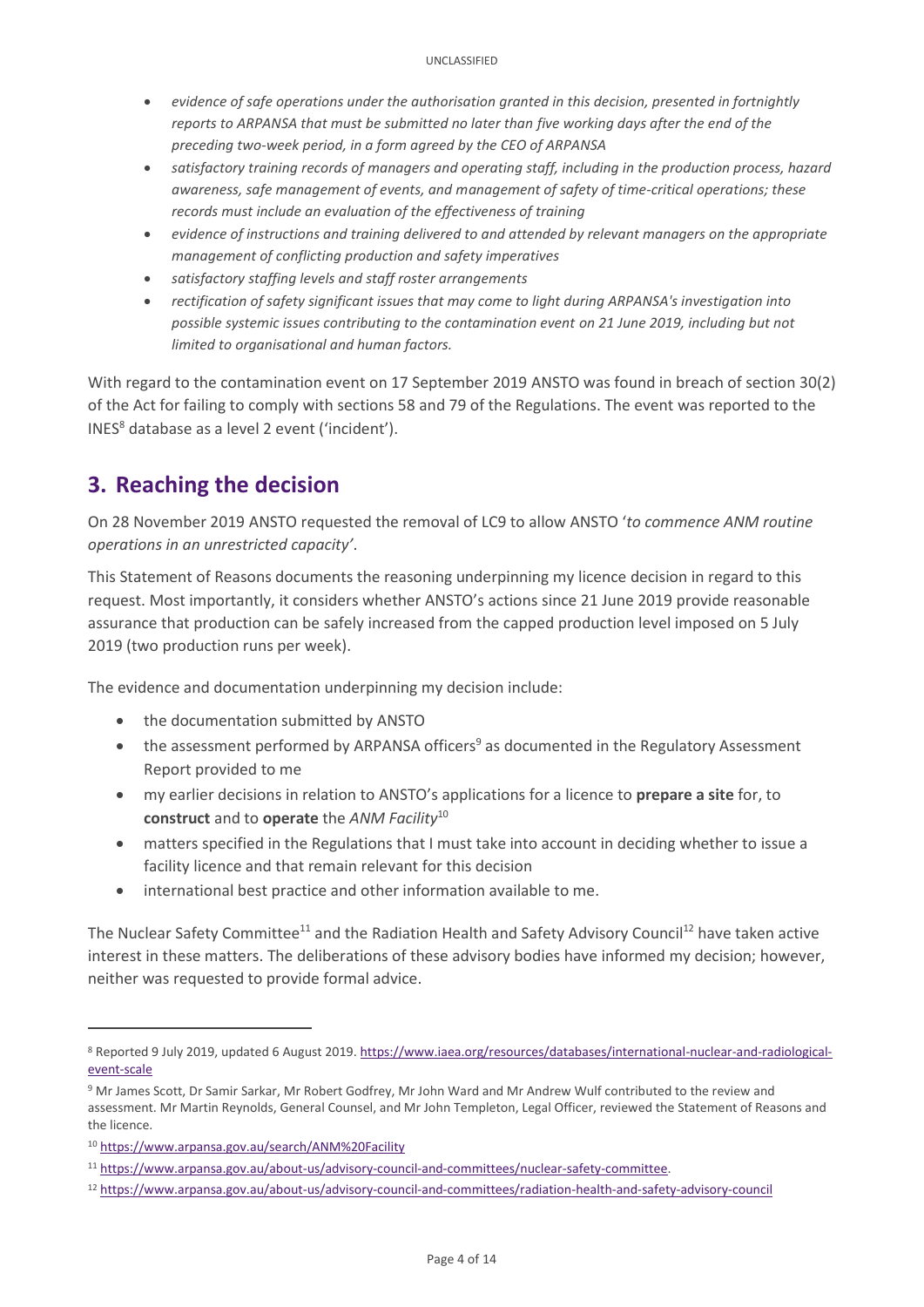I am satisfied that no matter which has been considered in reaching my decision conflicts – or could be perceived to conflict  $-$  with the performance of my other statutory functions<sup>13</sup>.

# <span id="page-4-0"></span>**4. Licence condition 9**

Licence condition 9 required satisfactory actions to be taken in relation to five sub-conditions, as a prerequisite for removal of the cap on production. Sections 4.1 – 4.5 summarise the considerations in relation to the sub-conditions.

# <span id="page-4-1"></span>**4.1 Safe operations**

**.** 

*Sub-condition 1: Evidence of safe operations under the authorisation granted in this decision presented in fortnightly reports to ARPANSA that must be submitted no later than five working days after the end of the preceding two-week period and in a form agreed by the CEO of ARPANSA* 

Removal of LC9 will enable ANSTO to increase the number of production runs from two per week to about five per week using one dissolver (any further increase would require commissioning of a second dissolver cell under separate approval by ARPANSA). It should be noted that production at the *ANM facility* has until now been subject to limits imposed by ARPANSA and has so far never exceeded three runs per week.

ANSTO's intention is to step up production to, in the first instance, three then four or even more production runs per week while continually evaluating operational experience as a basis for decisions to move from one step to the next. Indeed, ongoing evaluation and implementation of improvements based on operational feedback has been standard practice since restricted Mo-99 production commenced in July 2019. This cautious approach to increasing production is in the interest of safety and is strongly endorsed. I anticipate that ANSTO continues to maintain this cautious approach including in circumstances where market demands may increase the pressure on production; ANSTO's practices in this regard will be monitored by ARPANSA as part the agency's regulatory oversight of the *ANM facility*.

ANSTO conducted 27 runs under the licence issued on 12 April 2018 to *commission* the *ANM facility* using target plates that had been irradiated in the OPAL reactor, and to carry out product testing. A total of approximately 84 *production* runs for supply of nuclear medicine to the market have been carried out to date. Out of these, 59 production runs (note: 1 run was abandoned with no output) have been carried out under conditions requiring ANSTO to submit fortnightly reports (in contrast to the standard quarterly reports) of operational experience to ARPANSA.

For the purpose of this licence decision, ARPANSA has reviewed information provided in the fortnightly reports since the restricted operation commenced on 6 July 2019 (17 reports covering 59 production runs). Information provided has relevance for three of the safety performance indicators (SPI) used by ARPANSA to evaluate safety and protection: deviations occurred, gaseous discharges, and event reports. The main observations and conclusions from ARPANSA's review are summarised below:

```
https://www.arpansa.gov.au/regulation-and-licensing/regulation/our-regulatory-services/regulatory-intersection-other functions
```
 $13$  I am required under section 15(2) of the Act to take all reasonable steps to avoid any conflict of interest between my regulatory functions and my other statutory functions, a responsibility that also applies to all ARPANSA officers. All ARPANSA officers make annual declarations of any material personal interests that could potentially conflict with their duties; ARPANSA's General Counsel makes the final determination of whether a conflict exists or may be perceived and what risk mitigation strategies should be put in place if any. No interest has been declared or identified that may conflict with the matters to be taken into account in reaching this decision. On this matter, see *Regulatory intersections with other functions* on ARPANSA's website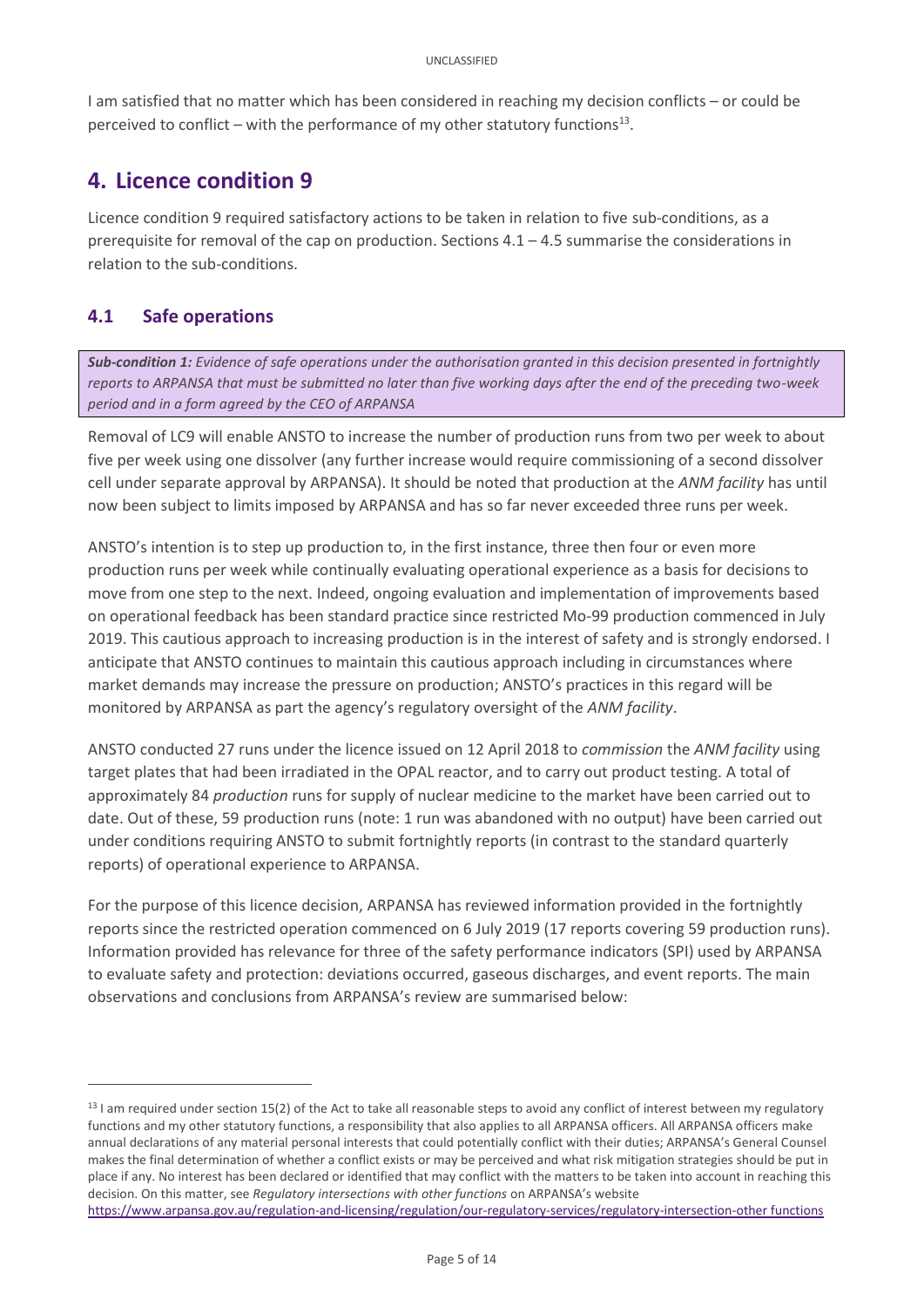- *Failure of safety systems* and *unavailability of safety systems:* On 6 September 2019 the breakdown of a gate valve in the dissolver cell prevented maintenance of the required level of negative pressure in the cell (*failure of safety systems*). The faulty gate valve was an example of a single point of failure with implications for defence-in-depth and of potential significance for worker safety. Production was halted and temporary measures were implemented with ARPANSA's approval to restore the negative pressure. This enabled staff to process the irradiated plates and remove the product and by-products including spent uranium filter cups. The modular components of the cell roof could then be dismantled and the faulty valve replaced. The works required planned and authorised bypassing of safety interlocks (*unavailability of safety systems*). The works were successfully completed and production recommenced on 6 November 2019.
- *Occupational exposures:* No abnormal or unexpected worker exposure (effective dose or extremity/skin equivalent dose) has been reported and exposures are well within the established yearly dose constraints *except* for the high skin/extremity doses incurred by three workers on 21 June 2019.
- *Event reporting:* A total of 26 events were reported and registered in ANSTO's system for event reporting. Minor deviations from procedures were observed and rectified. The number, nature and reporting of events do not give rise to concern and indicate a positive reporting culture and functioning feedback loops within the *ANM facility*.

Implementation of measures to increase defence-in-depth is limited to the changes made in direct response to the contamination event of 21 June which include reclassification of certain areas and installation of additional monitors. These are essentially 'level 2' actions<sup>14</sup> aimed at control and monitoring. The introduction of safety observers who take no active role in production but promote continuous improvement by feeding back their observations of production practices to operational staff and management is a measure of similar nature. In response to an *area for improvement* (AFI) raised after an 'augmented' inspection<sup>15,16</sup> on 19-20 August 2019, contamination clearance processes were implemented at the *ANM facility* (such processes had already been implemented elsewhere at ANSTO).

Overall, the information on operational experience provided by ANSTO, and ARPANSA's review thereof, indicates that operations in the *ANM facility* can be carried out safely and operational experience is being effectively utilised for production improvements, including safety. The operational experience since July 2019 confirm ARPANSA's earlier observations made during hot commissioning and early routine production. In agreement with the recommendation by ARPANSA's regulatory officers, I find that the information available to ARPANSA satisfies sub-condition 1 of LC9. Therefore this sub-condition can be removed.

**.** 

<sup>&</sup>lt;sup>14</sup> Level 2 comprises actions with the objective to 'control of abnormal operation and detection of failures' through 'control, limiting and protection systems and other surveillance features'. See INSAG-10, *Defence in Depth in Nuclear Saf*ety (IAEA 1996) [https://www-pub.iaea.org/MTCD/Publications/PDF/Pub1013e\\_web.pdf](https://www-pub.iaea.org/MTCD/Publications/PDF/Pub1013e_web.pdf)

<sup>15</sup> ARPANSA's inspection reports are, with few exceptions available at [https://www.arpansa.gov.au/regulation-and](https://www.arpansa.gov.au/regulation-and-licensing/licensing/information-for-licence-holders/inspections/inspection-reports)[licensing/licensing/information-for-licence-holders/inspections/inspection-reports](https://www.arpansa.gov.au/regulation-and-licensing/licensing/information-for-licence-holders/inspections/inspection-reports)

<sup>16</sup> *Augmented inspections* are, in contrast to the baseline inspection program, undertaken in response to an event or any new information of safety significance that come to ARPANSA's attention. An *area for improvement* is an identified opportunity to improve performance to achieve best practice rather than minimal compliance. See ARPANSA's Inspection Manual at <https://www.arpansa.gov.au/sites/default/files/arpansa-reg-ins-man-280w.pdf>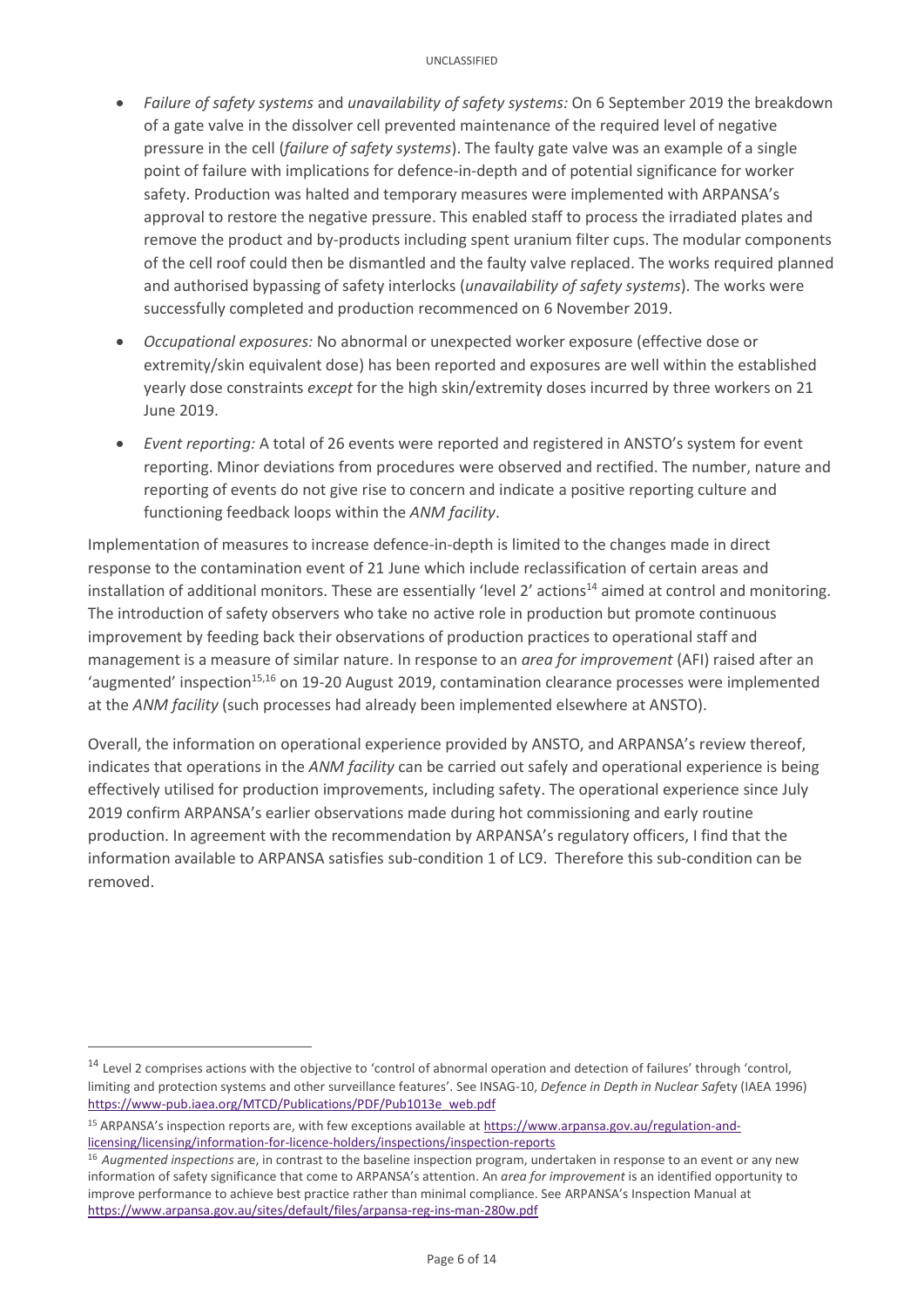# <span id="page-6-0"></span>**4.2 Training records**

**.** 

*Sub-condition 2: Satisfactory training records of managers and operating staff, including in the production process, hazard awareness, safe management of events, and management of safety of time-critical operations; these records must include an evaluation of the effectiveness of training*

ANSTO has provided information on a significant number of training activities that operating staff and managers (mainly up to middle management level) have undergone since July 2019.

ARPANSA carried out an augmented inspection focusing on training from 28 August to 6 September 2019. This involved inspection of records and interviews with staff. The inspection resulted in nine AFIs including lack of training for managers above operations manager level, unclear roles for Radiation Protection Services, deficiencies in training material (in particular around risk and consequence), and overdue training. As of February 2020 ANSTO had addressed all AFIs and ANSTO considers most of them closed. While this remains to be confirmed, ARPANSA's reviewers consider outstanding actions from the augmented inspection to be of relatively minor safety significance and not *per se* preventing an increase in production at the *ANM facility*.

Regulatory officers have questioned the effectiveness of risk information contained in risk assessments for the facility and provided in procedures and instructions. There is concern that an event with an assessed low residual risk can be perceived as not requiring the level of attention that is warranted by its consequences should such an event occur. This is an area where ANSTO has accepted that further work is needed and a revised approach to risk assessment is under development in response to a licence condition imposed on 24 May 2019<sup>17</sup>.

Training and training records as well as other documentation have been reviewed. It is reasonable to conclude that actions taken by ANSTO since the event in July 2019 have increased the level of awareness of radiation risks and staff familiarity with the processes and systems in place to manage such risks, including the significance of radiation monitoring and proper response to alarms and contamination. The process review undertaken after each production run provides additional input to the establishment of good safety practices and their continuous improvement; this is, as previously stated, a commendable practice.

ANSTO has recruited a training officer to work exclusively with *ANM facility* and *ANSTO Health Products.* This is a good initiative that should help in improving safety practices and situational awareness in nuclear medicine production. My expectation is that ANSTO will use the new resource to address the remaining issues around training and staff hazard awareness.

Based on the review, and in agreement with the recommendation by my regulatory officers, I consider actions taken by ANSTO satisfy the sub-condition 2 of LC9. Therefore this sub-condition can be removed.

<sup>17</sup> *The licence holder must systematically address the causes, inherent risks, critical controls, preventative and mitigating measures in the revised risk assessment of the ANM Facility. The revised risk assessment must also take into account human and organisational factors and the recommendations resulted from the previous risk assessment. The revised risk assessment of the ANM Facility must be submitted to the CEO by 30 April 2020 or at a time agreed by the CEO.*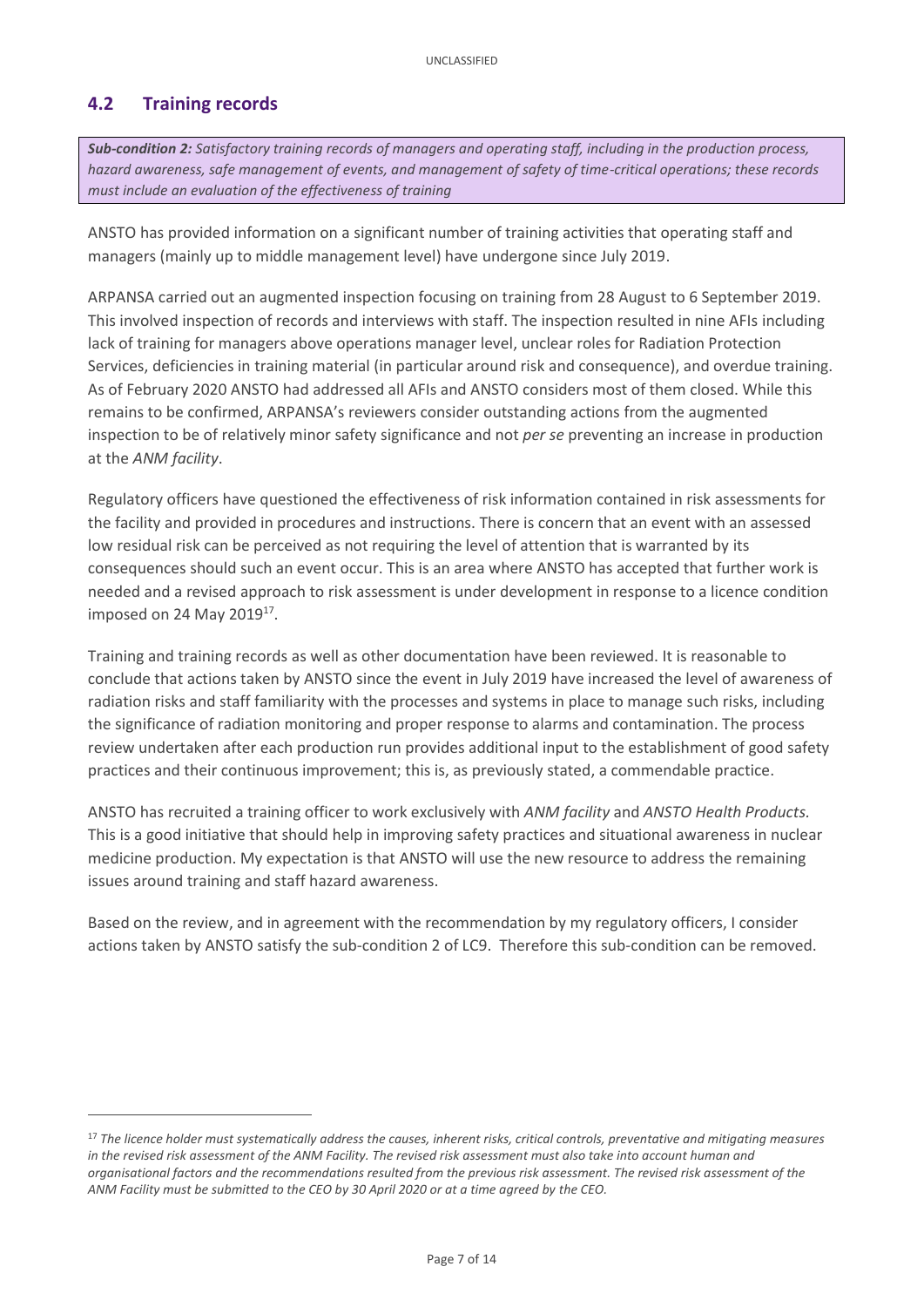## <span id="page-7-0"></span>**4.3 Production** *vs* **safety**

*Sub-condition 3: Evidence of instructions and training delivered to and attended by relevant managers on the appropriate management of conflicting production and safety imperatives*

With regard to avoiding conflicts between production and safety, and managing such conflicts should they arise, the IAEA General Safety Requirements No. Part 2 Leadership and Management for Safety is clear<sup>18</sup>. Relevant requirements GSR Part 2 include the following:

#### *Requirement 2: Demonstration of leadership for safety by managers - Managers shall demonstrate leadership for safety and commitment to safety.*

*3.1. The senior management of the organization shall demonstrate leadership for safety by: (a) Establishing, advocating and adhering to an organizational approach to safety that stipulates that, as an overriding priority, issues relating to protection and safety receive the attention warranted by their significance;*

*[…]*

*Requirement 4: Goals, strategies, plans and objectives - Senior management shall establish goals, strategies, plans and objectives for the organization that are consistent with the organization's safety policy.*

*4.3. Goals, strategies, plans and objectives for the organization shall be developed in such a manner that safety is not compromised by other priorities.*

*4.4. Senior management shall ensure that measurable safety goals that are in line with these strategies, plans and objectives are established at various levels in the organization.*

*4.5. Senior management shall ensure that goals, strategies and plans are periodically reviewed against the safety objectives, and that actions are taken where necessary to address any deviations.*

*[…]*

*Requirement 12: Fostering a culture for safety - Individuals in the organization, from senior managers downwards, shall foster a strong safety culture. The management system and leadership for safety shall be such as to foster and sustain a strong safety culture.*

*5.1. All individuals in the organization shall contribute to fostering and sustaining a strong safety culture […].*

*5.2. Senior managers and all other managers shall advocate and support the following:*

*(a) A common understanding of safety and of safety culture, including: awareness of radiation risks and hazards relating to work and to the working environment; an understanding of the significance of radiation risks and hazards for safety; and a collective commitment to safety by teams and individuals;*

*(b) Acceptance by individuals of personal accountability for their attitudes and conduct with regard to safety;*

*[…]*

**.** 

The potential of a conflict between production and safety must be recognised in the planning stage as well as in any acute phase, for example when responding to an unexpected event. Regarding policies and strategies, ANSTO refers to its corporate values that include *safe*, *secure* and *sustainable* as three key principles that underpin everything that it does and every decision that is made. The WHS policy provides a number of appropriate messages including that no one should be harmed as a result of ANSTO's activities. However, the policies do not include an explicit reference to potential conflicts between production and

<sup>18</sup> <https://www-pub.iaea.org/MTCD/Publications/PDF/Pub1750web.pdf>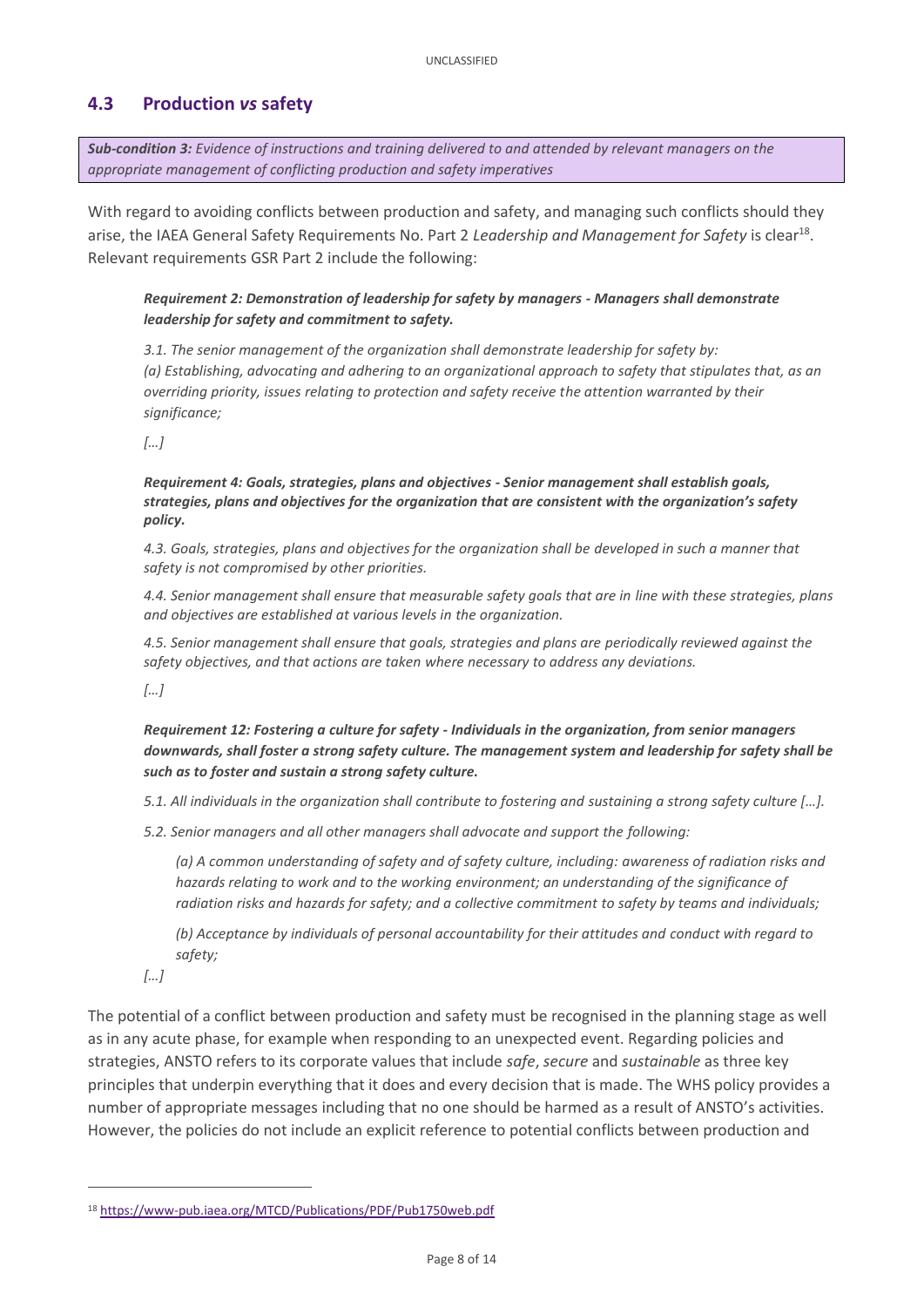safety or that safety overrides other considerations. ARPANSA's reviewers did not find explicit evidence of the management of potential conflicts although the documentation clearly spells out the managerial *responsibilities* for safety.

In consultation with ARPANSA, ANSTO rolled out a safety culture perception review involving staff across several ANSTO facilities and businesses including the *ANM facility* and *ANSTO Health.* With regard to the priority of safety, staff scored the *ANM facility* lower than other facilities. A number of factors contributing to potential bias should be considered including the recent safety event (June 2019) and that the facility is relatively new with some staff members still undergoing training and accreditation. While data should be interpreted with caution, ANSTO should analyse the reasons behind 'negative outliers' in the distribution perceptions and identify and address any systemic underlying issues.

ANSTO Managers verbally reported that they have empowered people to stop work where they feel unsafe, in line with the ANSTO-wide *stop*, *think*, *act*, *review* (STAR) approach.

On 30 January 2020 I approved ANSTO's revised safety assurance process. ARPANSA's reviewers considered the revised process to be aligned with contemporary best practice approaches to leadership and management for safety. I agree with this assessment. The new safety assurance process is based on 'individual approval based on advice' rather than 'committee approval'. The level at which decisions are taken depends on the level of risk to be managed. This is a positive step which introduces individual accountability for safety at the appropriate managerial level and promotes careful consideration of potential conflicts between safety and production.

While the totality of information available to ARPANSA indicates that the safety imperative is recognised at all levels, and that the training activities considered in section 4.2 have raised hazard and risk awareness, policies and procedures remain somewhat ambiguous. The safety culture perception review indicates that further work is necessary. Therefore, I do not find that available information fully satisfies sub-condition 3 although I am of the view that the shortfall should not prevent a well-considered and measured stepwise increase of production in the *ANM facility*.

As a result, I have decided to retain important elements of sub-condition 3 in a new licence condition 9 stated in section 6.2.

### <span id="page-8-0"></span>**4.4 Staffing arrangements**

#### *Sub-condition 4: Satisfactory staffing levels and staff roster arrangements*

<span id="page-8-1"></span>The operational limits and conditions (OLC) define the minimum staffing level as well as the minimum level of senior accredited operators and accredited operators that must attend the facility during the production runs. The workforce plan has been revised with regard to team structure to accommodate for a progressive increase in production runs. ARPANSA's reviewers conclude that '*the current staffing level and staff roster arrangements, together with the additional staffing arrangements […], provides reasonable assurance for safe operation of the facility*.' I agree with this conclusion. Therefore this sub-condition can be removed.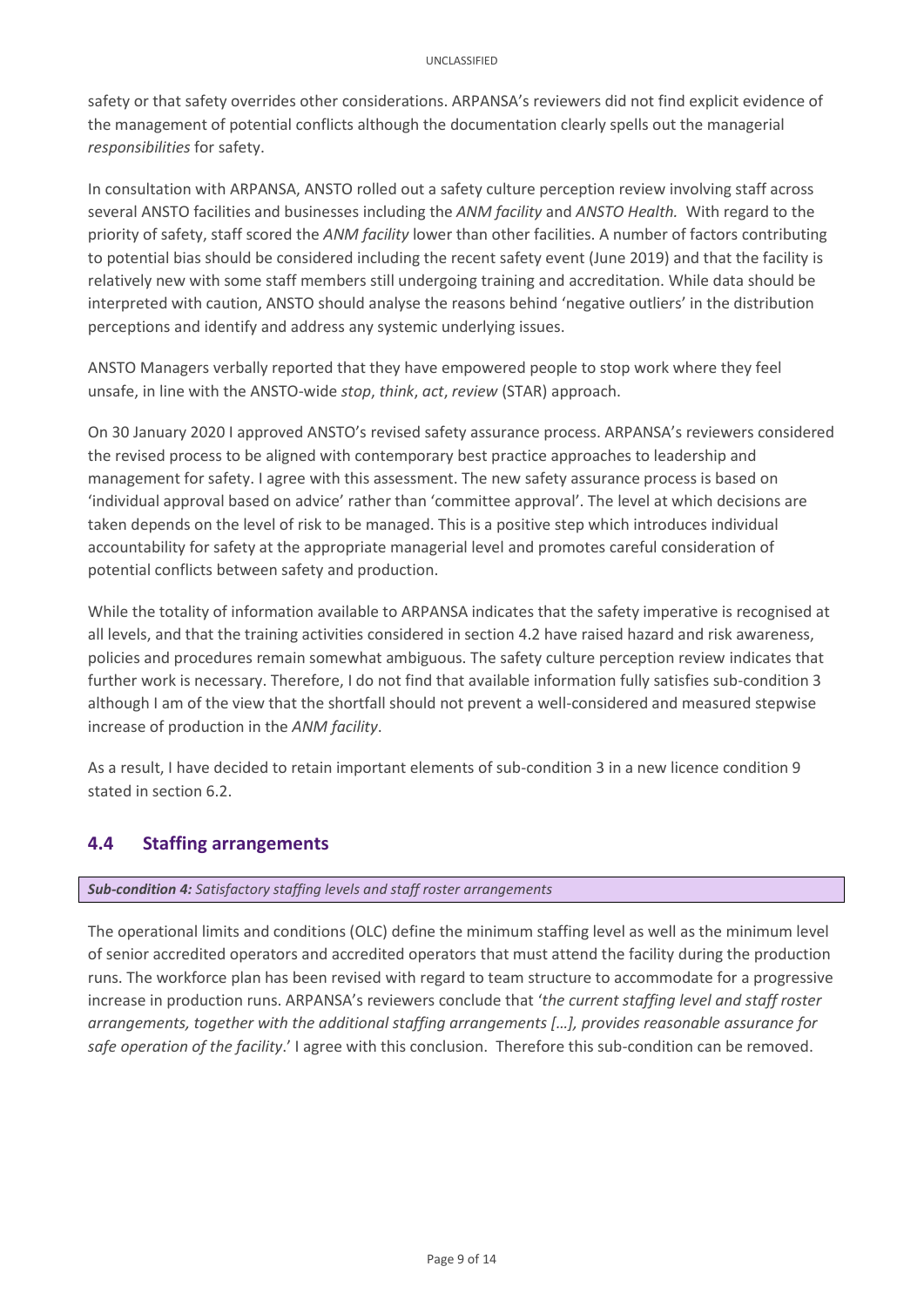## **4.5 Additional safety considerations**

*Sub-condition 5: Rectification of safety significant issues that may come to light during ARPANSA's investigation into possible systemic issues contributing to the contamination event on 21 June 2019 including but not limited to organisational and human factors*

Three augmented inspections were carried out by ARPANSA following the June 2019 accident with a total of 12 AFIs raised and no potential non-compliance identified. The AFIs have been actioned but ARPANSA's inspectors are continuing to follow up on a number of them. No safety significant issue of concern has come to ARPANSA's attention through its regulatory oversight or been brought to ARPANSA's attention by ANSTO other than those already covered in this Statement of Reasons. Therefore this sub-condition can be removed.

# <span id="page-9-0"></span>**5. Matters in section 53 of the Regulations**

Section 53 of the Regulations lists matters I must take into account when issuing a facility licence. These matters were considered in my decision of 12 April 2018 and reviewed in the subsequent decision on 24 May 2019 to authorise routine operations. The matters I find relevant to this decision to amend Facility Licence F0309 are considered in sections 5.1 – 5.5 below.

### <span id="page-9-1"></span>**5.1 Information submitted**

*Section 53(b): Whether the applicant for the licence has given the information asked for by the CEO*

The information submitted in support of ANSTO's request to remove LC9 and move to unrestricted production, supplemented with information requested by ARPANSA or gathered by ARPANSA through its regulatory oversight has enabled meaningful review and assessment.

### <span id="page-9-2"></span>**5.2 Undue risk**

**.** 

**Section 53 (c):** Whether the application, together with the information (if any) given as described in paragraph (b), establishes that the conduct proposed to be authorised by the licence can be carried out without undue risk to the health and safety of people, and to the environment

The *ANM facility* can, as concluded in section 4.1, be operated safely. As for optimisation of protection, this is considered in section 5.4. However, the risks associated with nuclear medicine production include risks associated with the front and back ends of the *ANM facility*. Previous decisions have considered the operations of the OPAL reactor which supplies the irradiated uranium plates to the *ANM facility* and the management of liquid intermediate level waste (ILW) produced in the *ANM facility*.

ARPANSA's main concerns have related to the planning and management for, and onsite storage capacity of ILW. A number of factors relevant to waste safety will require ANSTO's attention over the coming few years including the storage capacity for ILW at the *ANM facility*, storage in Building 27 and the operation of the *SyMo Facility* for treatment of the ILW. Under a licence condition for the *ANM facility*, ANSTO must by 30 June 2020 provide a report on current and future plans for management of ILW resulting from operations of the *ANM facility*<sup>19</sup>. These plans are intrinsically linked to the national plans for final

<sup>&</sup>lt;sup>19</sup> The licence condition states: The licence holder must, by 30 June 2020, provide a report on: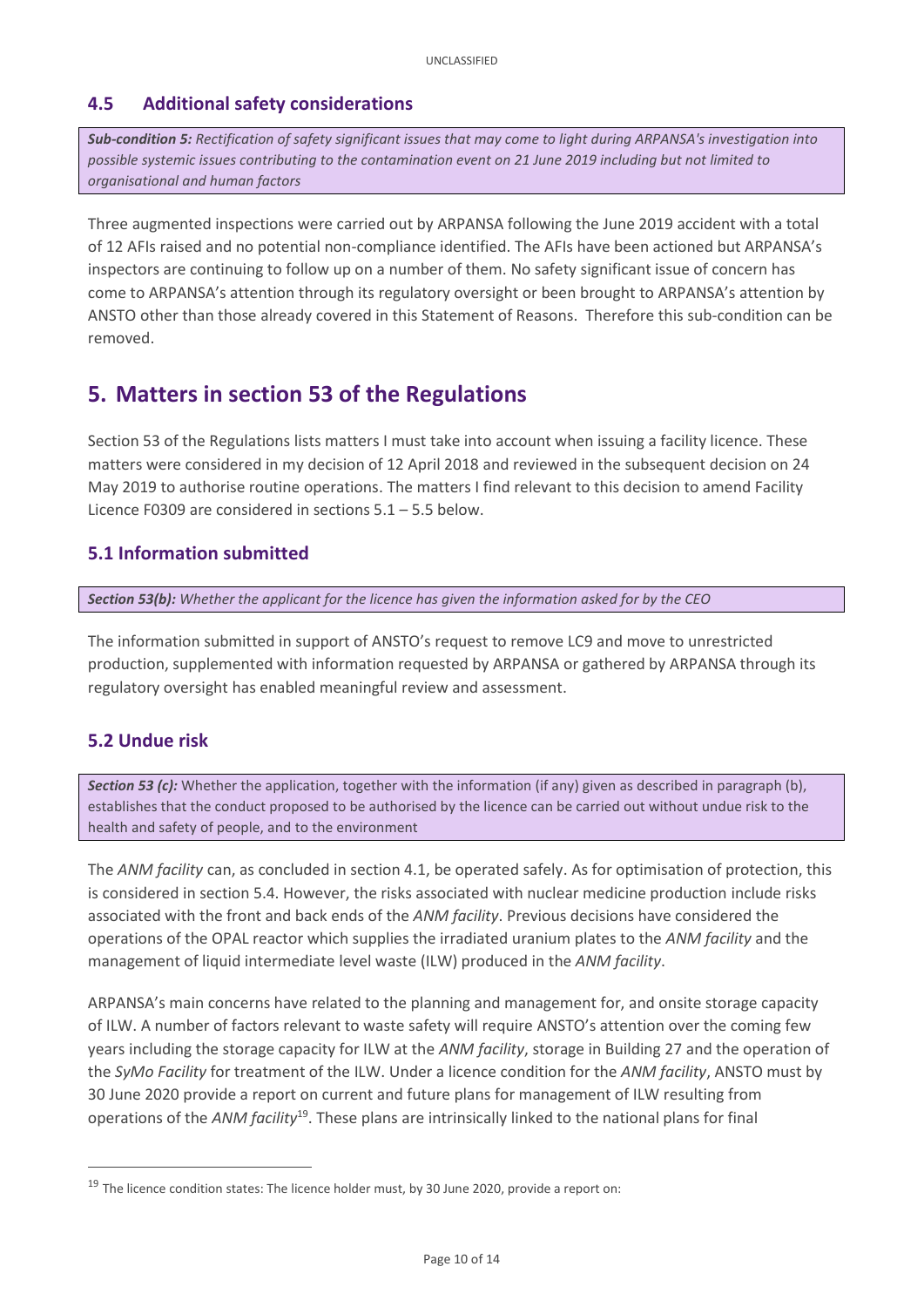management of ILW, including establishment of a facility for its disposal, as foreseen in the Australian Radioactive Waste Management Framework<sup>20</sup> (ARWMF).

The *SyMo Facility* is under construction but an application for a licence to operate the facility is not expected until approximately mid-2021. Should a need arise to manage liquid ILW through other means than treatment in the *SyMo Facility*, the contingency would be conventional cementation using proven technology.

While radioactive waste management is a necessary focus for ANSTO and for the Department of Industry, Science, Energy and Resources, which has government policy lead for the ARWMF, safe management of waste onsite is possible for several years.

# <span id="page-10-0"></span>**5.3 Net benefit (justification)**

*Section 53 (d): Whether the applicant has shown that there is a net benefit from carrying out the conduct proposed to be authorised by the licence* 

A very large number of nuclear medicine procedures based on Mo-99/Tc-99m technology are carried out world-wide each year. These procedures facilitate treatment of cancer and a variety of other conditions. The direct (for the patient) and indirect (for carers, family and the society more broadly) benefit is significant.

The 'just-in-time' nature of Mo-99 production and subsequent manufacturing of Tc-99m generators make delivery of nuclear medicine based Mo-99/Tc-99m vulnerable to disruptions in the supply chain. The OECD Nuclear Energy Agency (NEA) has in a recent publication summarised the economic and policy environment for the global production of nuclear medicine<sup>21</sup>. The most recent projection of production and demand carried out by the NEA covers the period  $2019 - 2024^{22}$ . It demonstrates that production (irradiation and manufacturing of generators) capacity is well in excess of demand but vulnerable to production disruptions with several such occurrences recorded in recent years. The report acknowledges that the *ANM facility* has not reached full capacity. The over-all conclusions of the NEA in its recent projections do not vary significantly from their earlier forecasts.

The current production level at the *ANM facility* satisfies the Australian market. ANSTO has now applied for the cap to be lifted so that nuclear medicine can be delivered to the international market. This meets the intent of the facility and benefits patients undergoing procedures involving Mo-99/Tc-99m not only in Australia but elsewhere, under circumstances where global nuclear medicine supply is subject to uncertainty. I consider the issue of net benefit of the 'conduct' to have been sufficiently assessed already in

**.** 

(d) plans for storage and disposal of the ILW that take into consideration the national policy and plans for full life-cycle management of radioactive waste; and

<sup>(</sup>a) holdings of intermediate level waste (ILW) at the ANM Facility;

<sup>(</sup>b) projected future generation of ILW at the facility;

<sup>(</sup>c) plans for treatment of the ILW generated at the facility including projected treatment in the *SyMo Facility*;

<sup>(</sup>e) contingency plans should one or several components of the ILW management system not eventuate or fail

<sup>20</sup> See<https://www.industry.gov.au/data-and-publications/australian-radioactive-waste-management-framework>

<sup>21</sup> *The Supply of Medical Isotopes*. *An Economic Diagnosis and Possible Solutions.* OECD-NEA 2019. [https://www.oecd](https://www.oecd-nea.org/ndd/pubs/2019/medical-radioisotope-supply.pdf)[nea.org/ndd/pubs/2019/medical-radioisotope-supply.pdf](https://www.oecd-nea.org/ndd/pubs/2019/medical-radioisotope-supply.pdf)

<sup>22</sup> *The Supply of Medical Radioisotopes. 2019 Medical Isotope Demand and Capacity Projection for the 2019-2024 Period*. OECD-NEA 2019[. https://www.oecd-nea.org/med-radio/docs/sen-hlgmr2019-1.pdf](https://www.oecd-nea.org/med-radio/docs/sen-hlgmr2019-1.pdf)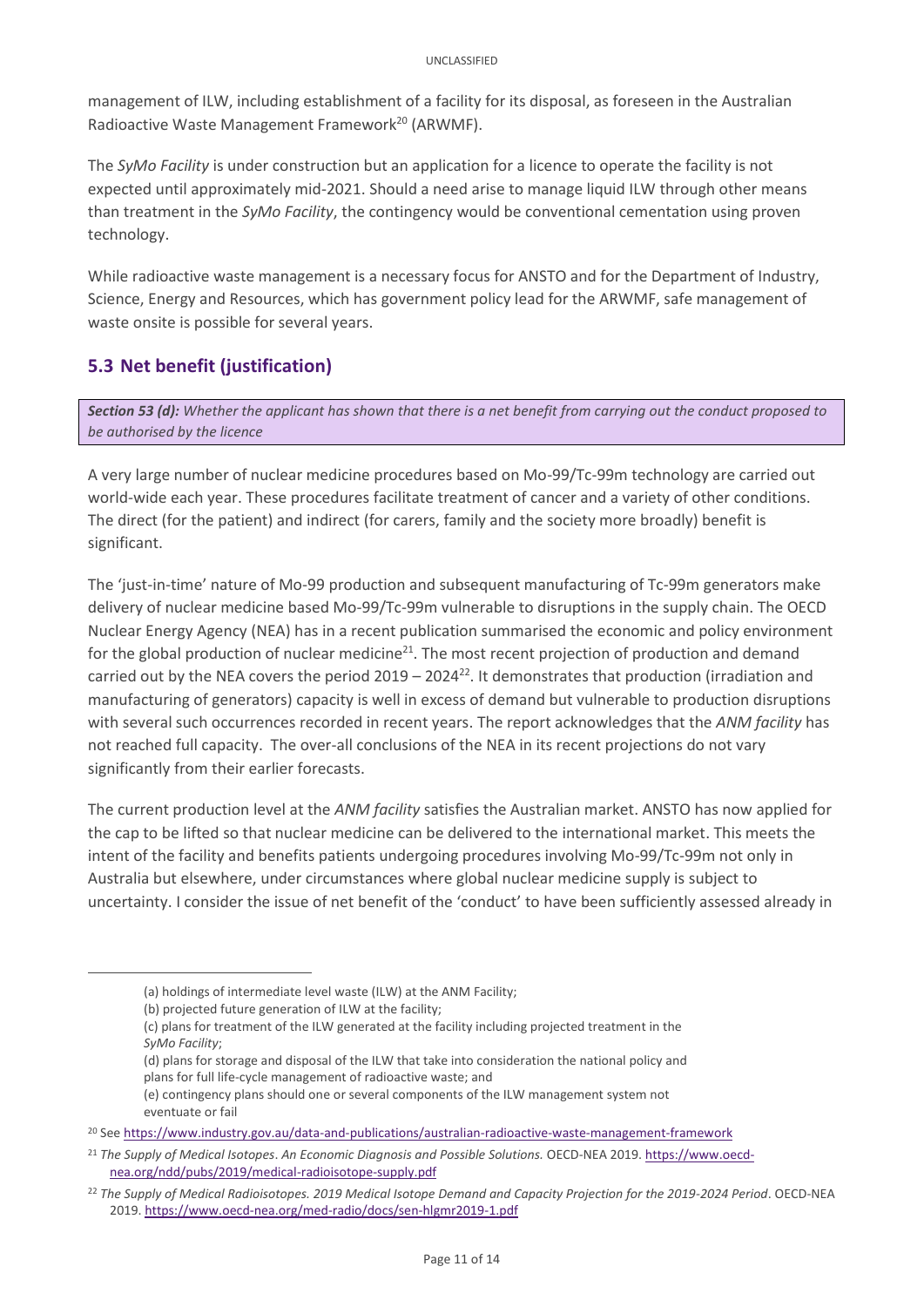my decision on 12 April 2018 to authorise ANSTO to **operate** the *ANM facility* and confirmed in my decision on 24 May 2019 to authorise routine production.

In line with previous licence decisions on operation of the *ANM facility,* I consider the risks associated with routine operations to be low and the waste management issues manageable over several years to come. It is reasonable to conclude that the benefit of the *ANM Facility* outweighs the risks, with the caveat that long-term safety is contingent on implementation of the ARWMF in a timely manner.

## <span id="page-11-0"></span>**5.4 Optimisation**

*Section 53 (e): Whether the applicant has shown that the magnitude of individual doses, the number of people exposed and the likelihood that exposure will happen are as low as reasonably achievable, having regard to economic and societal factors*

Optimisation considers individual radiation exposures, the likelihood of exposures, and the number of people exposed. ANSTO has, as part of optimisation, put appropriate dose constraints in place for a number of worker categories involved in nuclear medicine production; this was recorded in the decision to authorise routine production on 24 May 2019.

The changes to routines at the back end of the packaging cell of the *ANM facility* where the contamination event took place should make a similar contamination event much less likely. The number of people exposed cannot be significantly further reduced as it is largely determined by the OLCs governing safe operations.

While ANSTO's approach to optimisation has improved, I believe there is still room for improvement. In that regard I stated in my decision of 20 January 2020 to approve ANSTO's safety assurance process:

*Review of the ANSTO application and accompanying documentation highlights that ANSTO's approach to optimisation is focused primarily on ensuring that doses are as low as reasonably achievable (ALARA). However, ARPANSA has moved away from the 'ALARA' concept, and refers its licence holders to ICRP Publication 103* [see footnote<sup>23</sup>], paragraph 214 for the preferred approach to optimisation, including at the *design stage where options are considered. There will be an opportunity for further engagement and discussion on this topic when ANSTO submits its revised risk assessment for the Molybdenum-99 Production Facility under licence condition 8 of F0309 before 30 April 2020.*

For the purpose of this decision, I am of the view that ANSTO's improved approach to optimisation is sufficient, in line with the decision to authorise routine operations on 24 May 2019. ANSTO's approach to optimisation will be further evaluated when ANSTO submits its revised risk assessment as required by licence condition 8.

# <span id="page-11-1"></span>**5.5 Capacity to comply**

**.** 

*Section 53 (f): Whether the applicant has shown a capacity for complying with this instrument and the licence conditions that would be imposed under section 35 of the Act*

The event on 21 June 2019 was the last in a worrisome series of safety significant events during production of nuclear medicine which all constitute breaches of the Act. I acknowledge that ANSTO has invested

<sup>23</sup> Paragraph 214 of ICRP *Publication 103*, [https://journals.sagepub.com/doi/pdf/10.1177/ANIB\\_37\\_2-4](https://journals.sagepub.com/doi/pdf/10.1177/ANIB_37_2-4)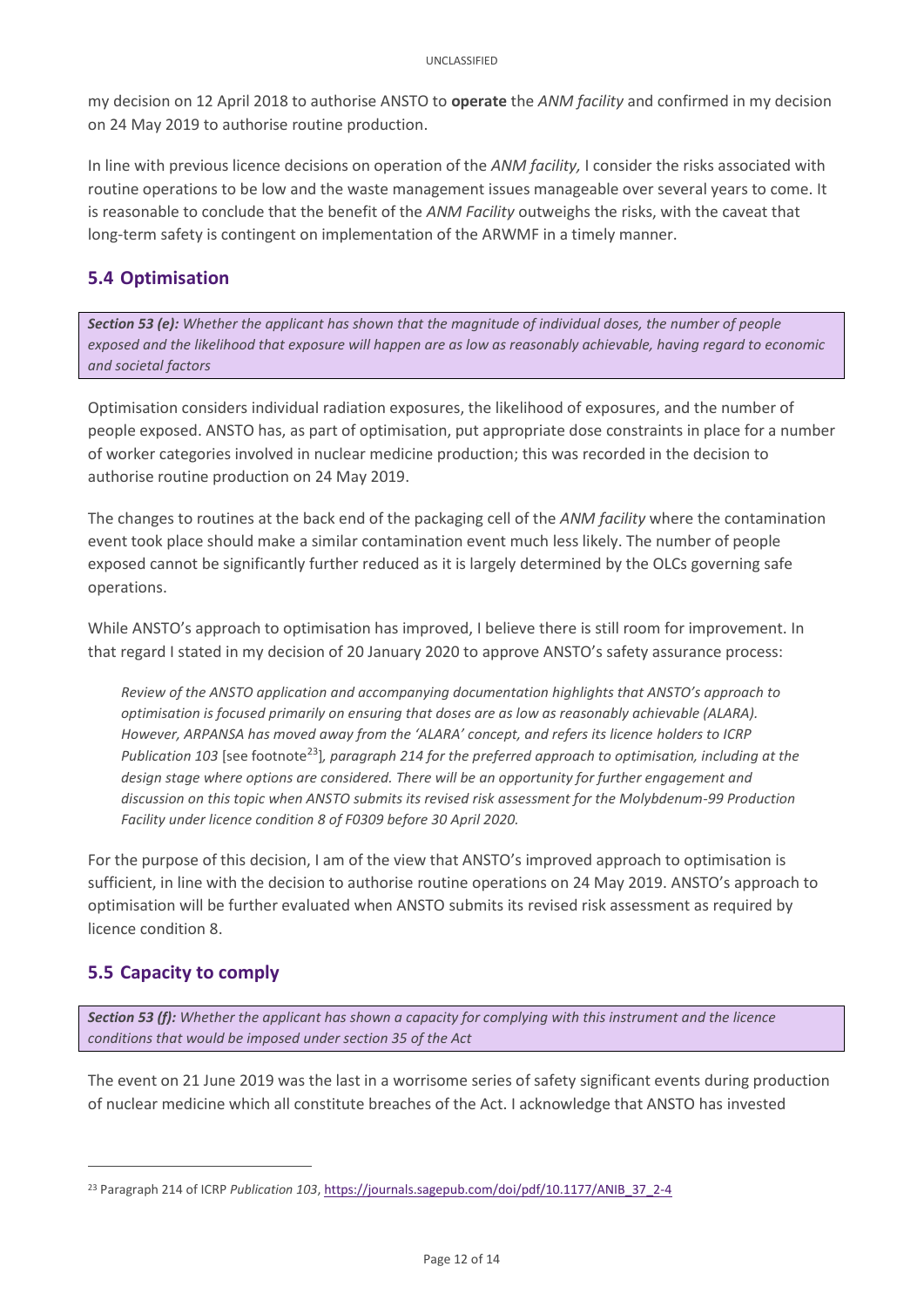considerable time and effort in taking actions to address the safety issues. This includes the plan developed in response to the report on an independent review commissioned by ANSTO in October 2018<sup>24</sup>. This review was commissioned as a result of an accident that occurred at *ANSTO Health* in August 2017. While the independent review was focused on practices undertaken under Facility Licence F0262 issued to *ANSTO Health Products*, the findings are also relevant to the *ANM facility* and to ANSTO more generally. For example, the revised safety assurance process recently approved by ARPANSA can be traced back to the independent review as well as to ARPANSA's regulatory oversight.

Notwithstanding the significant events in recent years, I consider that ANSTO has both the capacity and capability to comply with the Act, the Regulations and licence conditions, and is making increased use of its capabilities in this regard.

# <span id="page-12-0"></span>**6. Conclusions and summary of licence amendments**

# <span id="page-12-1"></span>**6.1 Conclusions**

**.** 

As stated in section 3, this Statement of Reasons *considers whether ANSTO's actions since 21 June 2019 provide reasonable assurance that production can be safely increased from the capped production level imposed on 5 July 2019*.

In drawing my conclusion, I have primarily considered the following:

- the design and original intent of the *ANM facility*
- ANSTO's stated intent to increase production in a staggered manner to three, then four and possibly more production runs per week while evaluating the experience gained from the preceding phase before moving to the next level
- information provided by ANSTO in support of the request under section 63 of the Regulations to remove LC9

The *ANM facility* was intended to replace the ageing Mo-99 facility in Building 54 and this has now taken effect. Production in the *ANM facility* will sustain the domestic demand for nuclear medicine based on Mo-99/Tc-99m technology and enable exportation. While the global production capacity currently exceeds demand, the supply chain is susceptible to production disturbances or failures in the relatively small number of existing (and in some cases ageing) world-wide production facilities. The *ANM facility* is likely to play a significant role in the supply of nuclear medicine in Australia and internationally for a considerable time to come.

While the disruptions that have occurred at the *ANM facility* give rise to concern, they do not materially challenge the conclusion that the *ANM facility* can be operated without undue risk to the health and safety of people, and to the environment if production is increased from the current two production runs per week. The incremental approach to production provides opportunities for production and safety improvements to be implemented in a considered manner.

The information submitted by ANSTO in relation to LC9 is satisfactory in many aspects but still leaves room for improvement in certain areas; I believe the management of conflicting safety and production

<sup>24</sup> *Independent safety review of the ANSTO Health approach to occupational radiation safety and operational procedures,*  [https://www.arpansa.gov.au/sites/default/files/independent\\_review\\_of\\_ansto\\_health.pdf?acsf\\_files\\_redirect](https://www.arpansa.gov.au/sites/default/files/independent_review_of_ansto_health.pdf?acsf_files_redirect)